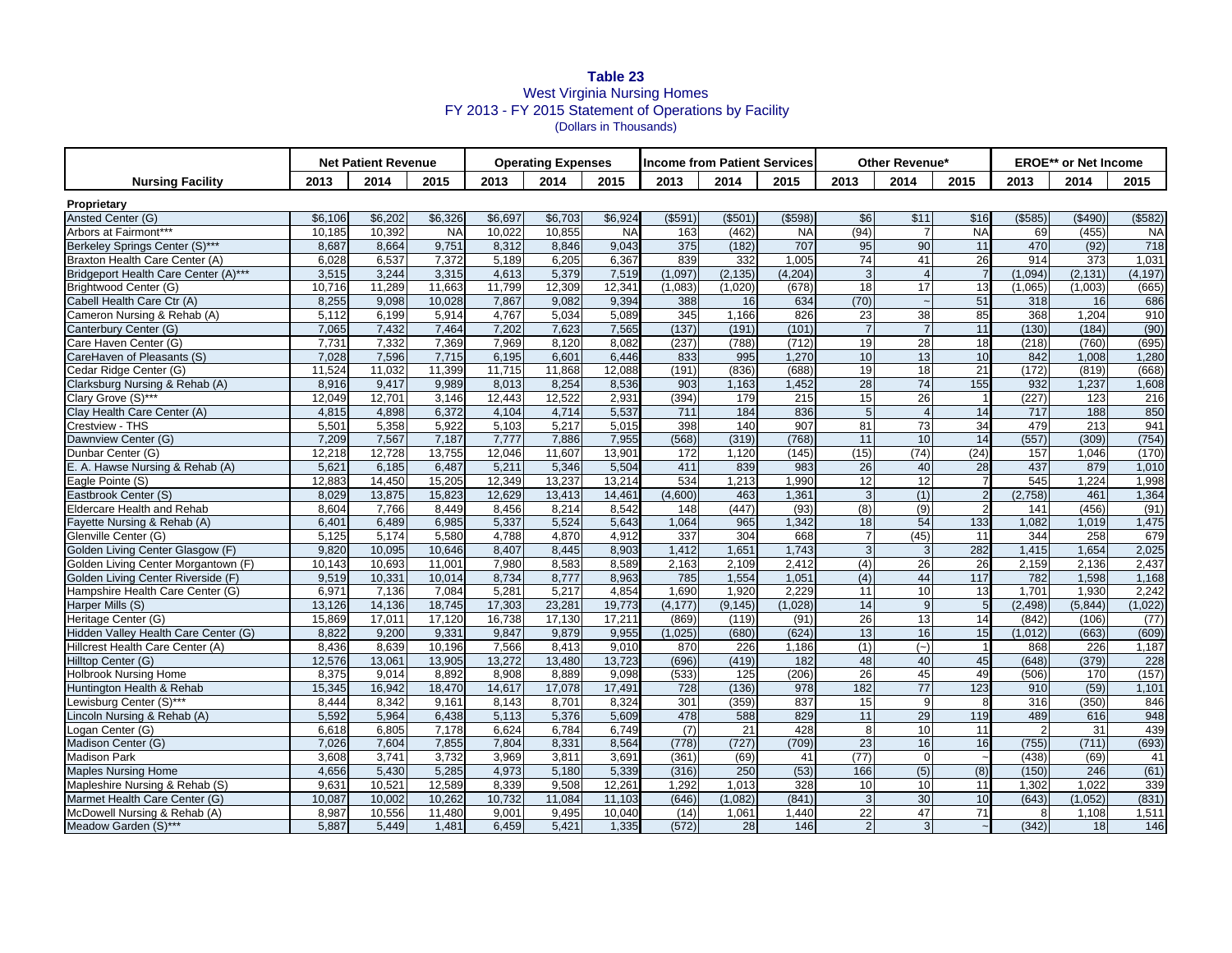## **Table 23** West Virginia Nursing Homes FY 2013 - FY 2015 Statement of Operations by Facility (Dollars in Thousands)

|                                           |        | <b>Net Patient Revenue</b> |        | <b>Operating Expenses</b> |           |           | <b>Income from Patient Services</b> |                  |                  | Other Revenue* |                  |                  | <b>EROE**</b> or Net Income |                  |          |
|-------------------------------------------|--------|----------------------------|--------|---------------------------|-----------|-----------|-------------------------------------|------------------|------------------|----------------|------------------|------------------|-----------------------------|------------------|----------|
| <b>Nursing Facility</b>                   | 2013   | 2014                       | 2015   | 2013                      | 2014      | 2015      | 2013                                | 2014             | 2015             | 2013           | 2014             | 2015             | 2013                        | 2014             | 2015     |
| <b>Meadowbrook Acres</b>                  | 5,045  | 5,864                      | 5,449  | 4,565                     | 5,249     | 5,076     | 481                                 | 615              | $\overline{373}$ | $\vert$        | $\overline{7}$   |                  | 481                         | 622              | 373      |
| Meadowview Manor Health Care Center       | 5,598  | 5,901                      | 6,193  | 4.997                     | 5,043     | 5.343     | 601                                 | 858              | 849              | 23             | (17)             | (6)              | 624                         | 841              | 843      |
| Mercer Nursing & Rehab (A)                | 5,756  | 6,033                      | 6,187  | 5,670                     | 5,532     | 5,672     | 86                                  | 501              | 515              | 11             | 30               | 60               | 97                          | 531              | 575      |
| Miletree Center (G)                       | 6,566  | 6.825                      | 6.956  | 7.557                     | 7,784     | 7,803     | (991)                               | (959)            | (847)            | $\overline{7}$ | $6 \overline{6}$ | 12               | (984)                       | (954)            | (835)    |
| Mound View Health Care                    | 10,627 | 10,422                     | 9,504  | 10,920                    | 10,518    | 9,273     | (293)                               | (96)             | 231              | 34             | 53               | 33               | (259)                       | (42)             | 263      |
| Nella's                                   | 5,503  | 5,279                      | 5,942  | 5,450                     | 5,535     | 5,885     | 52                                  | (257)            | 57               | 47             | 47               | 61               | 99                          | (210)            | 118      |
| <b>Nella's Nursing Home</b>               | 4.441  | 5.028                      | 5.353  | 4,376                     | 4.909     | 5.096     | 65                                  | 119              | 258              | (57)           | (58)             | (56)             | 8                           | 124              | 144      |
| New Martinsville Center (G)               | 8,595  | 8,769                      | 9,118  | 9,027                     | 9,230     | 8,884     | (432)                               | (461)            | 234              | (7)            | (8)              | 5 <sub>l</sub>   | (439)                       | (469)            | 239      |
| <b>Nicholas County Nursing and Rehab</b>  | 7.374  | 7.796                      | 7.356  | 6.717                     | 6.865     | 6.906     | 657                                 | 931              | 450              | 27             | (12)             | (4)              | 684                         | 919              | 447      |
| Oak Ridge Center (Capital Center) (G)     | 8,885  | 9,096                      | 9.348  | 9,358                     | 9,515     | 9,564     | (473)                               | (419)            | (216)            | 17             | 15               | 8                | (456)                       | (403)            | (207)    |
| Ohio Valley Health Care                   | 5,550  | 6,000                      | 5,984  | 5,570                     | 5,849     | 5,490     | (20)                                | 151              | 494              | 35             | 217              | 41               | 3                           | 368              | 535      |
| Parkersburg Center (G)                    | 5,928  | 6,189                      | 6,336  | 5,924                     | 5,798     | 6,590     | $\overline{4}$                      | 391              | (254)            | $\mathbf{1}$   | (8)              | 3                | $\overline{4}$              | 383              | (251)    |
| Pierpont Center (G)                       | 11,365 | 12,988                     | 13,076 | 12,184                    | 12,855    | 13,425    | (819)                               | $\overline{133}$ | (348)            | 17             | 104              | 36               | (802)                       | 237              | (312)    |
| Pine Lodge Center (G)                     | 11.224 | 12.180                     | 12.726 | 11.698                    | 11.422    | 12.660    | (475)                               | 758              | 65               | (7)            | (48)             | 12               | (481)                       | $\overline{710}$ | 77       |
| Pine View Continuous Care Center          | 4,776  | 5,071                      | 5,351  | 4,652                     | 5,031     | 4,967     | 124                                 | 40               | 384              | 18             | 39               | 66               | 143                         | 79               | 450      |
| Pineridge Center (S)***                   | 10,911 | 11,452                     | 3,024  | 11,549                    | 10,530    | 2,763     | (638)                               | 922              | 261              | 15             | 15               |                  | (374)                       | 562              | 261      |
| Piney Valley (S)***                       | 11.600 | 11,123                     | 3.272  | 11.820                    | 10,304    | 2.843     | (220)                               | 819              | 428              | 9              | 11               |                  | (127)                       | 498              | 429      |
| Pocahontas Center (G)                     | 5,917  | 5,918                      | 5.950  | 7.342                     | 7.464     | 7,572     | (1, 425)                            | (1.546)          | (1.622)          | $\mathbf{3}$   | $\overline{7}$   | $\mathcal{R}$    | (1, 422)                    | (1,539)          | (1,619)  |
| Princeton Center (S)***                   | NA     | <b>NA</b>                  | 7,493  | <b>NA</b>                 | <b>NA</b> | 8,071     | NA                                  | NA               | (578)            | <b>NA</b>      | <b>NA</b>        | 25               | <b>NA</b>                   | <b>NA</b>        | (554)    |
| Putnam Center (G)                         | 11,598 | 12,250                     | 12,969 | 11,588                    | 11,585    | 13,417    | 10                                  | 665              | (448)            | 19             | (90)             | $\overline{2}$   | 29                          | 575              | (446)    |
| Raleigh Center (G)                        | 7,654  | 7,553                      | 8,017  | 8.404                     | 8,461     | 8,490     | (750)                               | (908)            | (472)            | 19             | 37               | 31               | (731)                       | (871)            | (441)    |
| Ravenswood Center (G)                     | 6.401  | 6,551                      | 6.734  | 6.245                     | 6.392     | 6.444     | 156                                 | 159              | 290              | 19             | 12               | 12               | 175                         | 171              | 302      |
| River Oaks (S)***                         | 9.922  | 8.495                      | 4.010  | 11.349                    | 16,516    | 4,011     | (1.427)                             | (8,022)          | (∼)              | 14             | 5 <sub>5</sub>   |                  | (848)                       | (4, 810)         |          |
| Rosewood Center (G)                       | 7,019  | 7,002                      | 7,092  | 7,878                     | 8,102     | 8,143     | (859)                               | (1, 101)         | (1,050)          | $\overline{4}$ | $\overline{4}$   |                  | (854)                       | (1,097)          | (1,050)  |
| Salem Center (G)                          | 8.159  | 8.437                      | 8.303  | 8.676                     | 8.857     | 8.705     | (518)                               | (420)            | (402)            | 21             | (80)             | 6                | (497)                       | (500)            | (395)    |
| Shenandoah Center (G)                     | 9,415  | 9,267                      | 9.072  | 10,314                    | 10,408    | 10,330    | (899)                               | (1.141)          | (1, 257)         | 11             | 9                | 5 <sub>l</sub>   | (888)                       | (1, 132)         | (1, 252) |
| Sistersville Center (G)                   | 5,268  | 4,995                      | 4,943  | 5,518                     | 5,669     | 5,862     | (250)                               | (673)            | (919)            | 10             | 6                | 18               | (240)                       | (667)            | (901)    |
| Springfield Center (S)                    | 6.226  | 6,632                      | 6.966  | 5,740                     | 6,239     | 6,481     | 486                                 | 393              | 485              | $\mathbf{1}$   |                  |                  | 487                         | 393              | 486      |
| <b>Stone Pear Pavilion</b>                | 6,916  | 6,745                      | 6,802  | 6,305                     | 6,620     | 6,532     | 611                                 | $\frac{125}{25}$ | 270              | 5              | 11               |                  | 616                         | 136              | 276      |
| Summers Nursing & Rehab (A)               | 9.793  | 10,174                     | 11,384 | 9.070                     | 9.300     | 9,845     | 723                                 | 874              | 1.539            | 19             | 55               | $\overline{72}$  | 743                         | 929              | 1,611    |
| Teays Valley Center (G)                   | 12,510 | 13,499                     | 13,814 | 12,867                    | 12,931    | 13,175    | (357)                               | 568              | 640              | 10             | 31               | 10               | (348)                       | 599              | 650      |
| <b>Trinity Health Care Services Logan</b> | 9,536  | 10,693                     | 10,177 | 10,510                    | 10,510    | 11,035    | (975)                               | 183              | (858)            | $\mathbf{3}$   | $\overline{4}$   | $6 \overline{6}$ | (972)                       | 186              | (852)    |
| <b>Trinity Health Services Mingo</b>      | 6,955  | 7,964                      | 7.938  | 8.443                     | 8,234     | 8.584     | (1.488)                             | (270)            | (646)            | 5              | $5\overline{)}$  | 36               | (1.483)                     | (265)            | (610)    |
| <b>Tygart Center (G)</b>                  | 11,457 | 11,932                     | 11.889 | 11,965                    | 11,848    | 12,250    | (508)                               | 84               | (360)            | 27             | 86               | 40               | (481)                       | 170              | (320)    |
| Valley Center (G)                         | 13,619 | 13,609                     | 14,098 | 13,564                    | 13,641    | 13,704    | 55                                  | (32)             | 395              | 5              | 13               | 24               | 60                          | (19)             | 418      |
| Wayne Nursing & Rehab (A)                 | 6,171  | 6,389                      | 6.609  | 5,265                     | 5,331     | 5,422     | 906                                 | 1.058            | 1.188            | 13             | 50               | 154              | 919                         | 1.108            | 1,342    |
| Webster Nursing & Rehab (A)               | 5,498  | 5,653                      | 6.490  | 5,073                     | 5,247     | 5,581     | 426                                 | 406              | 909              | 15             | 44               | 104              | 440                         | 450              | 1,014    |
| <b>Weirton Geriatric Center</b>           | 11,817 | 12,688                     | 13,262 | 11,071                    | 11,266    | 11,946    | 746                                 | 1,423            | 1,316            | 406            | 441              | 346              | 1.152                       | 1.863            | 1,662    |
| Wellsburg Center (S)***                   | 5,205  | 5,512                      | 5,932  | 5.225                     | 5.299     | 5,197     | (21)                                | 214              | 734              | 6              | $\overline{7}$   | 6                | (15)                        | 220              | 740      |
| White Sulphur Springs Center (G)          | 7,534  | 7,628                      | 7,941  | 7,254                     | 7,398     | 7,234     | 280                                 | 231              | 707              | 10             | 9                | 9                | 290                         | 240              | 716      |
| <b>Willow Tree Manor</b>                  | 10.064 | 10.320                     | 10.393 | 9.467                     | 10.207    | 10.467    | 597                                 | 113              | (75)             | 8              | (34)             | 5                | 605                         | 79               | (70)     |
| Willows Center (G)                        | 10,418 | 10,836                     | 11,054 | 10,716                    | 10,853    | 11,013    | (298)                               | (17)             | 41               | 25             | 25               | 16               | (273)                       | 9                | 57       |
| Worthington Nursing and Rehab             | 9.835  | 9,711                      | 9,415  | 8.248                     | 9.078     | 9.342     | 1.587                               | 634              | 73               | 10             | 15               | (2)              | 1.597                       | 648              | 71       |
| Wyoming Nursing & Rehab (A)               | 5,736  | 6,199                      | 6,241  | 5,456                     | 5,773     | 5,843     | 280                                 | 426              | 398              | 7              | $\overline{31}$  | 127              | 287                         | 457              | 525      |
| <b>Total Proprietary (88)</b>             |        | \$729,246 \$764,964        |        | \$760,242 \$735,996       | \$767,488 | \$740,526 | $($ \$6,751)                        | $($ \$2,524)     | \$19,716         | \$1,680        | \$1,963          | \$2,910          | ( \$300)                    | \$5,200          | \$22,568 |